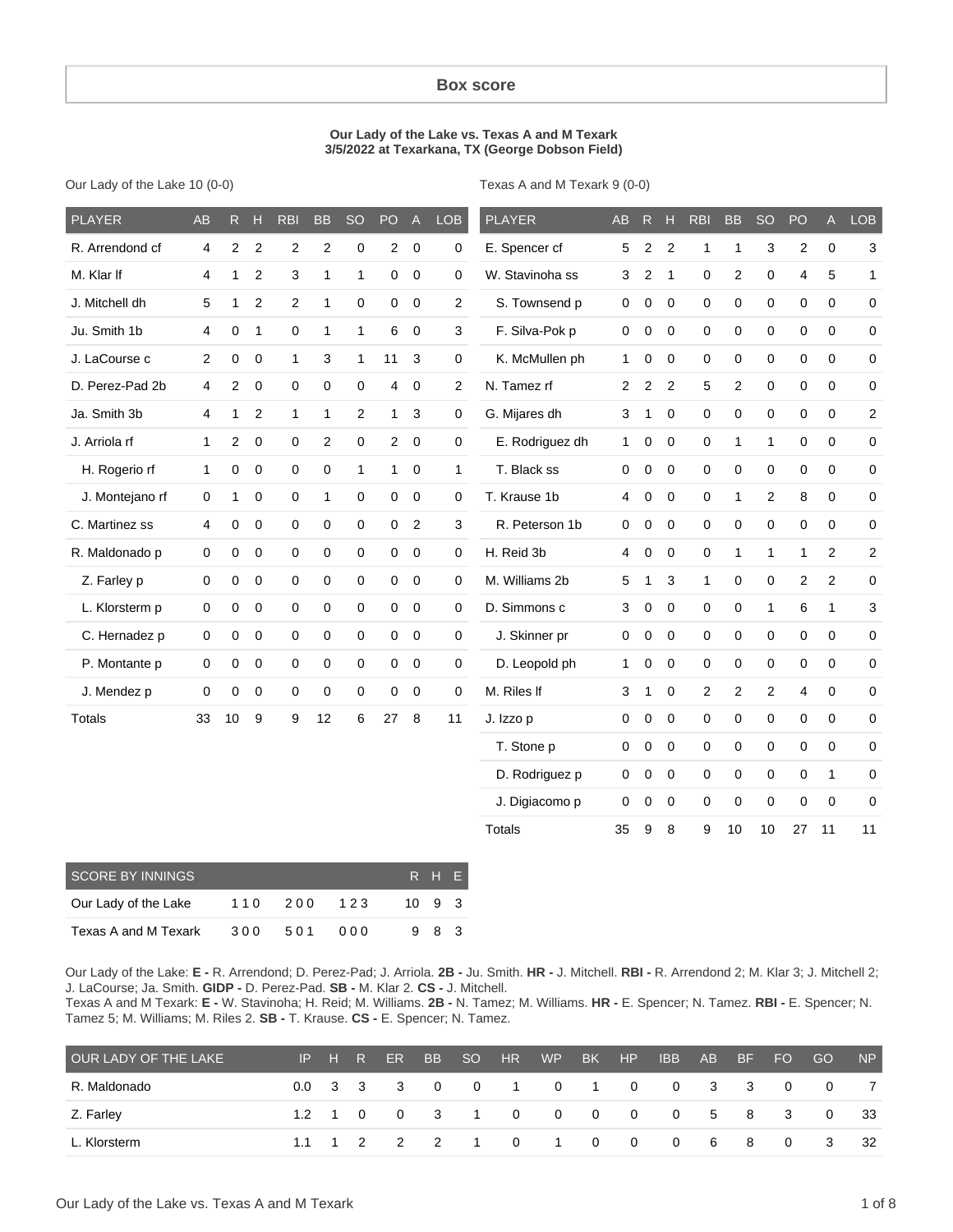| C. Hernadez          | 0.2 | 2           | 3              | 3              | 2              | 1            | 1              | 0           | $\mathbf 0$ | 1              | $\mathbf 0$ | 5              | 8              | 1            | $\mathbf 0$    | 36        |
|----------------------|-----|-------------|----------------|----------------|----------------|--------------|----------------|-------------|-------------|----------------|-------------|----------------|----------------|--------------|----------------|-----------|
| P. Montante          | 2.1 | 1           | 1              | 1              | 3              | 3            | $\mathbf 0$    | 0           | $\mathbf 0$ | 0              | $\mathbf 0$ | 8              | 11             | 2            | $\mathbf{1}$   | 41        |
| J. Mendez (W, 2-1)   | 3.0 | 0           | 0              | $\mathbf 0$    | 0              | 4            | $\mathbf 0$    | 0           | $\mathbf 0$ | 1              | 0           | 8              | 9              | 2            | 2              | 29        |
| <b>Totals</b>        | 9.0 | 8           | 9              | 9              | 10             | 10           | $\overline{2}$ | 1           | 1           | 2              | 0           | 35             | 47             | 8            | 6              | 178       |
| TEXAS A AND M TEXARK | IP  | н           | R              | ER             | <b>BB</b>      | <b>SO</b>    | <b>HR</b>      | <b>WP</b>   | <b>BK</b>   | <b>HP</b>      | <b>IBB</b>  | AB             | <b>BF</b>      | <b>FO</b>    | GO             | <b>NP</b> |
| J. Izzo (L, 0-1)     | 1.1 | 3           | $\overline{2}$ | $\overline{2}$ | 3              | $\mathbf 0$  | 0              | $\mathbf 0$ | $\mathbf 0$ | $\overline{2}$ | 0           | 6              | 11             | 1            | $\overline{2}$ | 34        |
| T. Stone             | 2.2 | $\mathbf 0$ | $\overline{2}$ | $\overline{2}$ | 3              | 1            | $\mathbf 0$    | $\mathbf 0$ | 1           | 0              | 0           | 7              | 10             | 4            | 2              | 32        |
| D. Rodriguez         | 1.0 | 1           | 0              | 0              | $\overline{2}$ | $\mathbf{1}$ | $\mathbf 0$    | $\mathbf 0$ | $\mathbf 0$ | 0              | 0           | 3              | 6              | $\mathbf 0$  | $\overline{2}$ | 25        |
| J. Digiacomo         | 2.0 | 2           | 1              | 1              | 1              | 1            | $\mathbf 0$    | $\mathbf 0$ | $\mathbf 0$ | $\mathbf 0$    | 0           | $\overline{7}$ | 8              | $\mathbf{1}$ | $\overline{2}$ | 31        |
| W. Stavinoha         | 1.0 | 2           | 2              | $\overline{2}$ | $\mathbf 0$    | 2            | 1              | $\mathbf 0$ | $\mathbf 0$ | $\mathbf 0$    | 0           | 5              | 5              | 1            | 0              | 19        |
| S. Townsend          | 0.2 | $\mathbf 0$ | 3              | 3              | 3              | 1            | $\mathbf 0$    | $\mathbf 0$ | $\mathbf 0$ | 0              | 0           | 3              | 6              | 1            | 0              | 27        |
| F. Silva-Pok         | 0.1 | 1           | 0              | 0              | $\mathbf 0$    | 0            | 0              | $\mathbf 0$ | $\mathbf 0$ | 0              | 0           | 2              | $\overline{2}$ | 1            | 0              | 9         |
| <b>Totals</b>        | 9.0 | 9           | 10             | 10             | 12             | 6            | $\mathbf{1}$   | $\mathbf 0$ | 1           | $\overline{2}$ | 0           | 33             | 48             | 9            | 8              | 177       |

Our Lady of the Lake: **Batters Faced -** R. Maldonado 3; Z. Farley 8; L. Klorsterm 8; C. Hernadez 8; P. Montante 11; J. Mendez 9. **HBP -** C. Hernadez; J. Mendez.

Texas A and M Texark: **Batters Faced -** W. Stavinoha 5; S. Townsend 6; F. Silva-Pok 2; J. Izzo 11; T. Stone 10; D. Rodriguez 6; J. Digiacomo 8. **HBP -** J. Izzo 2.

**Start:** 4:00 PM **Duration:** 3:28 **Attendance:** 150

Weather: Cloudy Low 70s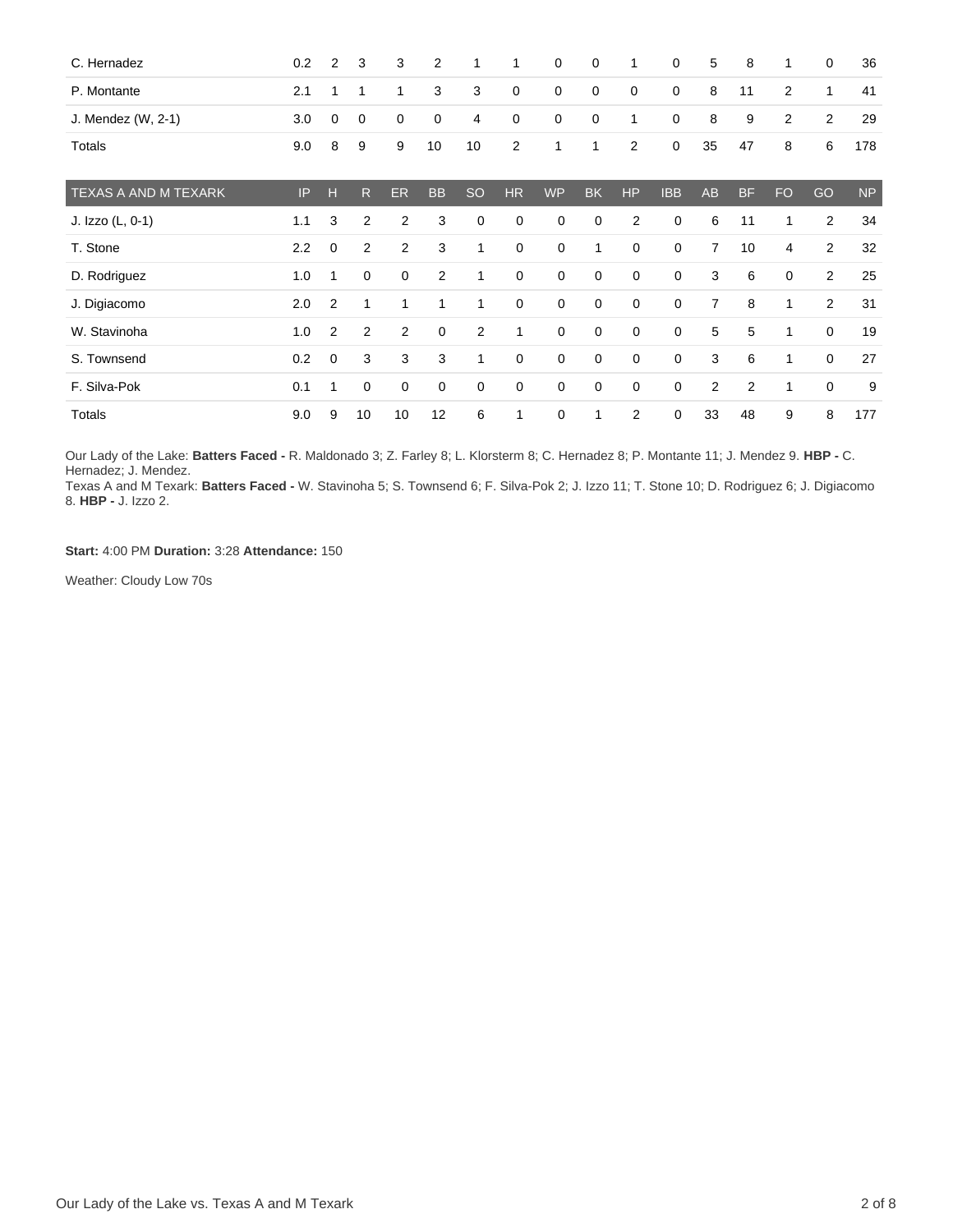# **Scoring Summary**

| <b>INNINGS</b>                          | <b>PLAY</b>                                                                                                   | $V - H$  |
|-----------------------------------------|---------------------------------------------------------------------------------------------------------------|----------|
| Our Lady Of The Lake<br>1st             | J. LaCourse walked, RBI; Ju. Smith advanced to second; J. Mitchell advanced to third; R. Arrendond scored.    | $1 - 0$  |
| Texas A And M Texark<br>1st             | E. Spencer homered, RBI.                                                                                      | $1 - 1$  |
| <b>Texas A And M Texark</b><br>1st      | N. Tamez doubled to center field, RBI; W. Stavinoha scored.                                                   | $1 - 2$  |
| Texas A And M Texark<br>1st             | M. Williams singled to right field, RBI; H. Reid advanced to second; N. Tamez scored.                         | $1 - 3$  |
| Our Lady Of The Lake<br>2 <sub>nd</sub> | M. Klar hit by pitch, RBI; R. Arrendond advanced to second; C. Martinez advanced to third; J. Arriola scored. | 2 - 3    |
| Our Lady Of The Lake<br>4th             | R. Arrendond flied out to cf, RBI; J. Arriola scored.                                                         | $3 - 3$  |
| Our Lady Of The Lake<br>4th             | J. Mitchell out at second c to ss, caught stealing; M. Klar stole home.                                       | $4 - 3$  |
| Texas A And M Texark<br>4th             | N. Tamez homered, 4 RBI; W. Stavinoha scored; E. Spencer scored; M. Riles scored.                             | $4 - 7$  |
| Texas A And M Texark<br>4th             | M. Riles walked, RBI; J. Skinner advanced to second; M. Williams advanced to third; G. Mijares scored.        | 4 - 8    |
| Texas A And M Texark<br>6th             | M. Riles reached first on an error by cf, advanced to second, RBI; M. Williams scored.                        | 4 - 9    |
| Our Lady Of The Lake<br>7th             | Ja. Smith singled to center field, RBI; D. Perez-Pad scored.                                                  | $5 - 9$  |
| Our Lady Of The Lake<br>8th             | J. Mitchell homered, 2 RBI; R. Arrendond scored.                                                              | $7 - 9$  |
| Our Lady Of The Lake<br>9th             | R. Arrendond walked, RBI; J. Montejano advanced to second; Ja. Smith advanced to third; D. Perez-Pad scored.  | $8 - 9$  |
| Our Lady Of The Lake<br>9th             | M. Klar singled to left field, 2 RBI; R. Arrendond advanced to second; J. Montejano scored; Ja. Smith scored. | $10 - 9$ |

# **All Plays**

# **Our Lady of the Lake Top of 1st Inning**

| R. Arrendond singled to center field. |  |  |  |
|---------------------------------------|--|--|--|
|---------------------------------------|--|--|--|

M. Klar flied out to lf. (1 out)

J. Mitchell singled to right field; R. Arrendond advanced to second.

Ju. Smith walked; J. Mitchell advanced to second; R. Arrendond advanced to third.

**J. LaCourse walked, RBI; Ju. Smith advanced to second; J. Mitchell advanced to third; R. Arrendond scored.**

D. Perez-Pad grounded into double play ss to 1b; J. LaCourse out on the play. (3 out)

**Inning Summary: 1 Runs , 2 Hits , 0 Errors , 2 LOB**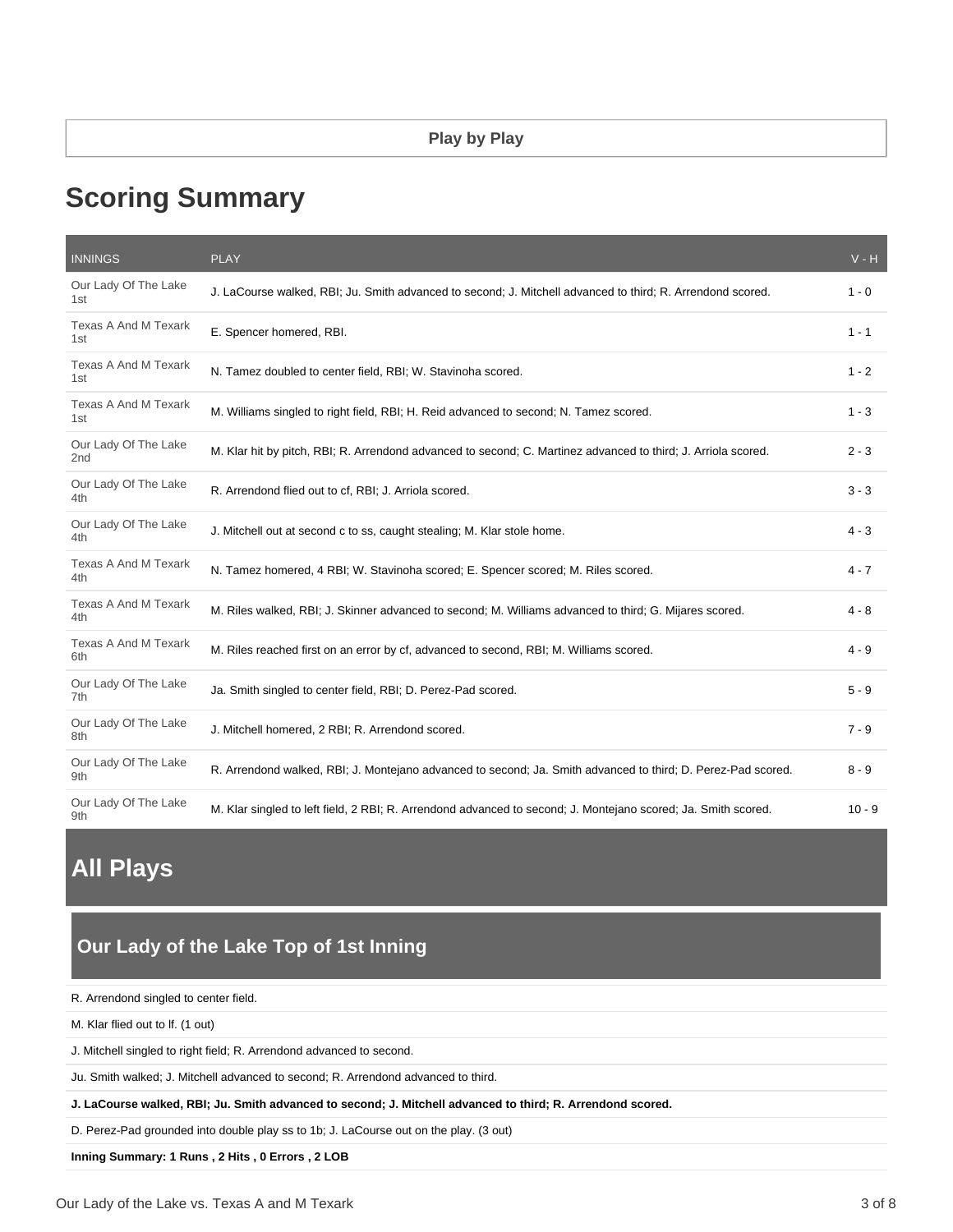# **Texas A and M Texark Bottom of 1st Inning**

#### **E. Spencer homered, RBI.**

- W. Stavinoha singled to center field.
- W. Stavinoha advanced to second on a balk.

#### **N. Tamez doubled to center field, RBI; W. Stavinoha scored.**

- Z. Farley to p for R. Maldonado.
- G. Mijares popped up to 1b. (1 out)
- T. Krause lined out to 2b. (2 out)

H. Reid walked.

**M. Williams singled to right field, RBI; H. Reid advanced to second; N. Tamez scored.**

D. Simmons popped up to c. (3 out)

**Inning Summary: 3 Runs , 4 Hits , 0 Errors , 2 LOB**

# **Our Lady of the Lake Top of 2nd Inning**

Ja. Smith singled to second base.

- J. Arriola reached on a fielder's choice; Ja. Smith out at second 3b to 2b. (1 out)
- C. Martinez hit by pitch; J. Arriola advanced to second.
- R. Arrendond walked; C. Martinez advanced to second; J. Arriola advanced to third.
- **M. Klar hit by pitch, RBI; R. Arrendond advanced to second; C. Martinez advanced to third; J. Arriola scored.**
- T. Stone to p for J. Izzo.
- J. Mitchell popped up to 2b. (2 out)

Ju. Smith grounded out to ss. (3 out)

**Inning Summary: 1 Runs , 1 Hits , 0 Errors , 3 LOB**

### **Texas A and M Texark Bottom of 2nd Inning**

M. Riles struck out looking. (1 out)

E. Spencer walked.

E. Spencer out at second c to 2b, caught stealing. (2 out)

W. Stavinoha walked.

L. Klorsterm to p for Z. Farley.

W. Stavinoha advanced to second on a wild pitch.

N. Tamez walked.

G. Mijares grounded out to 3b unassisted. (3 out)

**Inning Summary: 0 Runs , 0 Hits , 0 Errors , 2 LOB**

# **Our Lady of the Lake Top of 3rd Inning**

J. LaCourse flied out to lf. (1 out)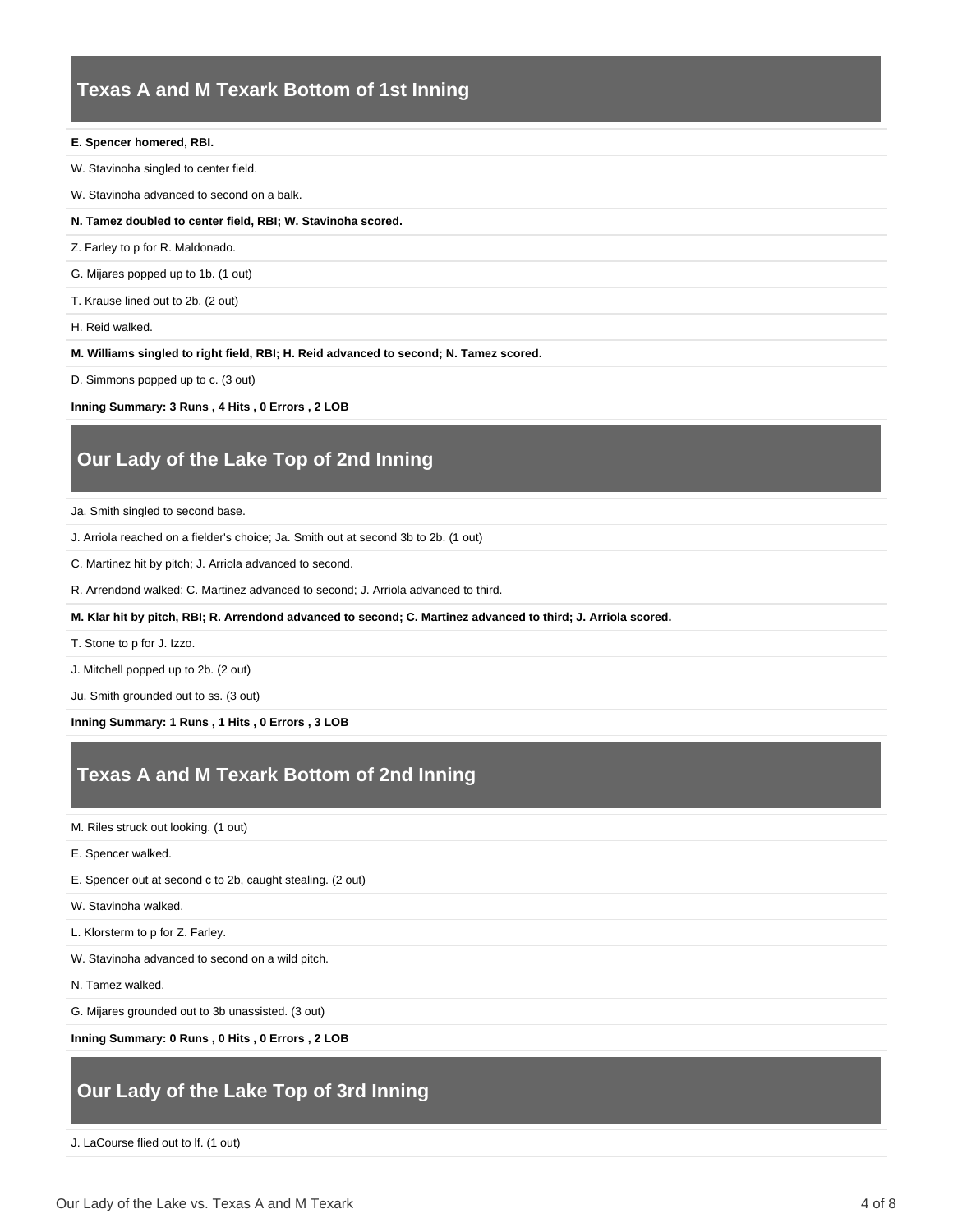Ja. Smith struck out looking. (3 out)

**Inning Summary: 0 Runs , 0 Hits , 0 Errors , 0 LOB**

### **Texas A and M Texark Bottom of 3rd Inning**

T. Krause struck out swinging. (1 out)

H. Reid grounded out to 3b. (2 out)

M. Williams reached first on an error by rf, advanced to second.

D. Simmons grounded out to ss. (3 out)

**Inning Summary: 0 Runs , 0 Hits , 1 Errors , 1 LOB**

# **Our Lady of the Lake Top of 4th Inning**

J. Arriola walked.

J. Arriola advanced to second on a balk.

C. Martinez grounded out to 3b; J. Arriola advanced to third. (1 out)

#### **R. Arrendond flied out to cf, RBI; J. Arriola scored.**

M. Klar walked.

M. Klar stole second, advanced to third on an error by 3b.

J. Mitchell walked.

**J. Mitchell out at second c to ss, caught stealing; M. Klar stole home.**

**Inning Summary: 2 Runs , 0 Hits , 1 Errors , 1 LOB**

### **Texas A and M Texark Bottom of 4th Inning**

M. Riles walked.

E. Spencer singled to first base; M. Riles advanced to second.

E. Spencer advanced to second on a passed ball; M. Riles advanced to third on a passed ball.

C. Hernadez to p for L. Klorsterm.

W. Stavinoha walked.

**N. Tamez homered, 4 RBI; W. Stavinoha scored; E. Spencer scored; M. Riles scored.**

G. Mijares reached first on an error by 2b.

T. Krause struck out swinging. (1 out)

H. Reid popped up to cf. (2 out)

M. Williams singled to right field; G. Mijares advanced to third.

D. Simmons hit by pitch; M. Williams advanced to second.

J. Skinner pinch ran for D. Simmons.

**M. Riles walked, RBI; J. Skinner advanced to second; M. Williams advanced to third; G. Mijares scored.**

P. Montante to p for C. Hernadez.

E. Spencer struck out swinging. (3 out)

**Inning Summary: 5 Runs , 3 Hits , 1 Errors , 3 LOB**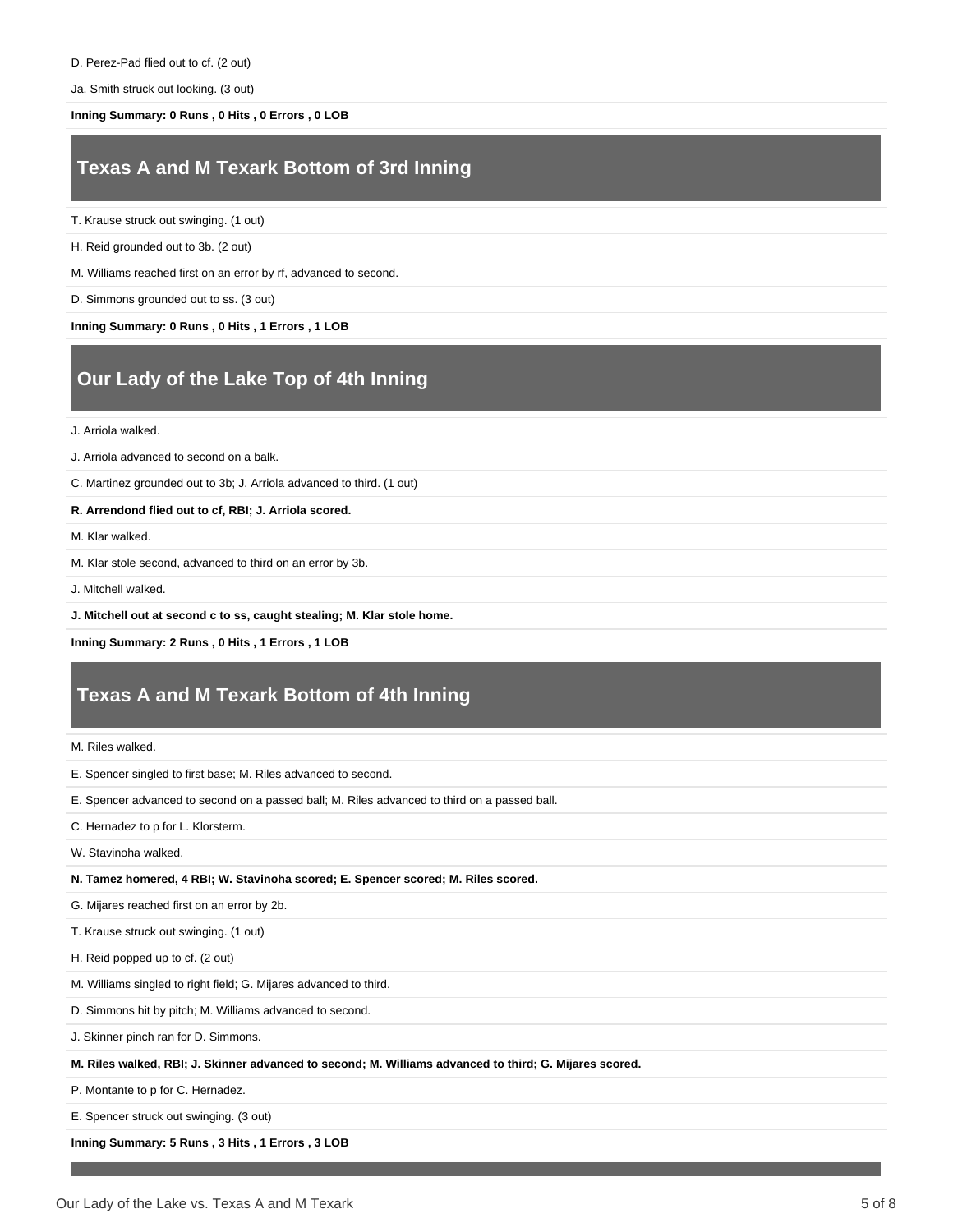# **Our Lady of the Lake Top of 5th Inning**

- D. Simmons to c for J. Skinner.
- D. Rodriguez to p for T. Stone.
- Ju. Smith doubled to left field.
- J. LaCourse walked.
- D. Perez-Pad grounded out to p, SAC; J. LaCourse advanced to second; Ju. Smith advanced to third. (1 out)
- Ja. Smith struck out looking. (2 out)
- J. Arriola walked.
- C. Martinez grounded out to ss. (3 out)
- **Inning Summary: 0 Runs , 1 Hits , 0 Errors , 3 LOB**

### **Texas A and M Texark Bottom of 5th Inning**

- W. Stavinoha grounded out to ss. (1 out)
- N. Tamez walked.
- E. Rodriguez pinch hit for G. Mijares.
- E. Rodriguez walked; N. Tamez advanced to second.
- E. Rodriguez out at second c to 2b; N. Tamez advanced to third. (2 out)
- T. Krause walked.
- T. Krause stole second.
- H. Reid struck out swinging. (3 out)
- **Inning Summary: 0 Runs , 0 Hits , 0 Errors , 2 LOB**

# **Our Lady of the Lake Top of 6th Inning**

- J. Digiacomo to p for D. Rodriguez.
- E. Rodriguez to dh.
- T. Krause to 1b.
- J. Digiacomo to p.
- R. Arrendond grounded out to 2b. (1 out)
- M. Klar singled to left field.
- J. Mitchell lined out to ss; M. Klar out at second ss to 1b. (3 out)
- **Inning Summary: 0 Runs , 1 Hits , 0 Errors , 0 LOB**

### **Texas A and M Texark Bottom of 6th Inning**

M. Williams doubled to right field.

D. Leopold pinch hit for D. Simmons.

D. Leopold flied out to rf. (1 out)

**M. Riles reached first on an error by cf, advanced to second, RBI; M. Williams scored.**

E. Spencer struck out swinging. (2 out)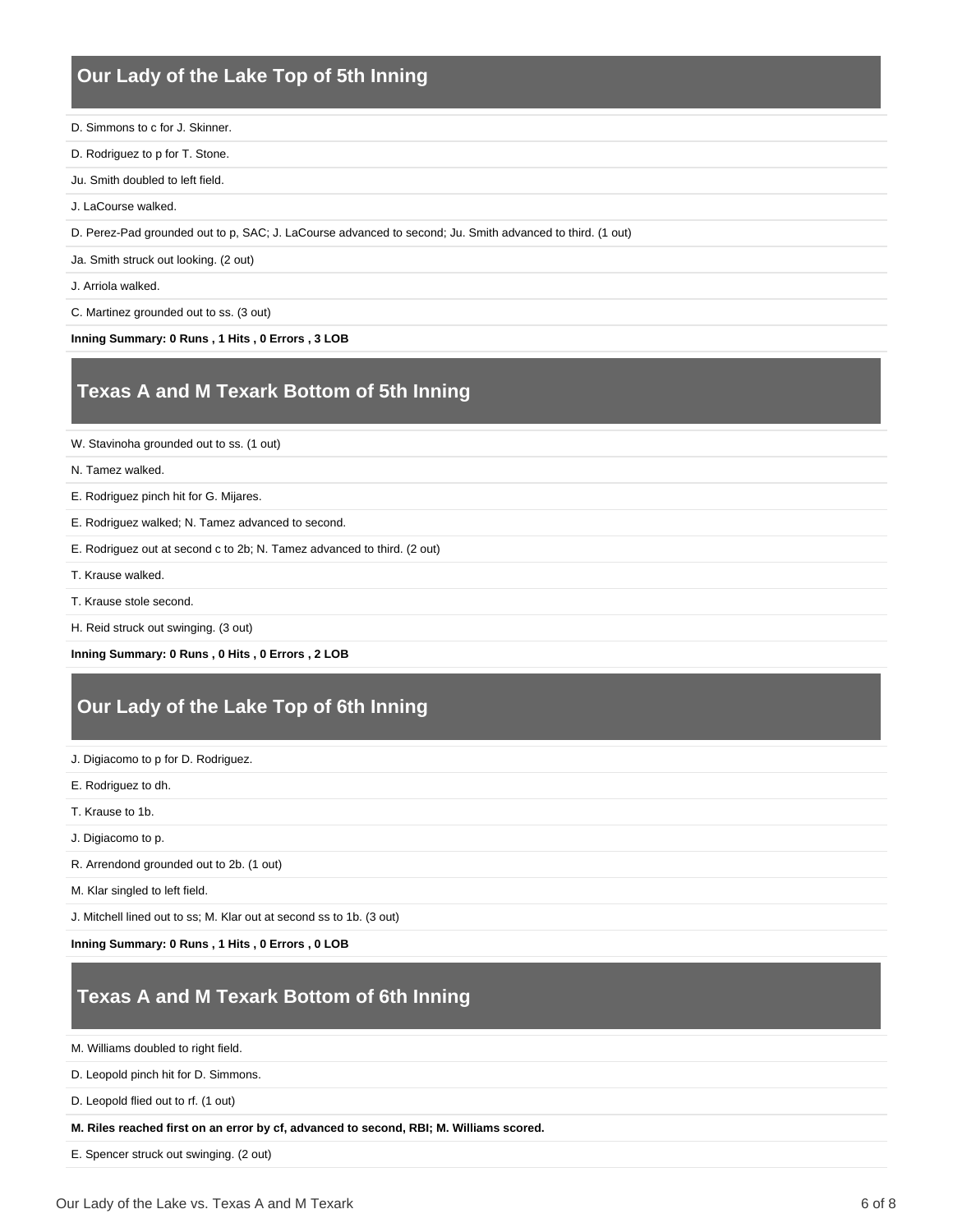#### **Inning Summary: 1 Runs , 1 Hits , 1 Errors , 1 LOB**

# **Our Lady of the Lake Top of 7th Inning**

D. Simmons to c for D. Leopold.

Ju. Smith grounded out to ss. (1 out)

J. LaCourse walked.

D. Perez-Pad reached first on an error by ss; J. LaCourse out at second 2b to ss. (2 out)

**Ja. Smith singled to center field, RBI; D. Perez-Pad scored.**

H. Rogerio pinch hit for J. Arriola.

H. Rogerio struck out swinging. (3 out)

**Inning Summary: 1 Runs , 1 Hits , 1 Errors , 1 LOB**

### **Texas A and M Texark Bottom of 7th Inning**

H. Rogerio to rf.

J. Mendez to p for P. Montante.

N. Tamez hit by pitch.

N. Tamez out at second c to 2b, caught stealing. (1 out)

E. Rodriguez struck out swinging. (2 out)

T. Krause flied out to rf. (3 out)

**Inning Summary: 0 Runs , 0 Hits , 0 Errors , 0 LOB**

### **Our Lady of the Lake Top of 8th Inning**

T. Black to ss for W. Stavinoha.

W. Stavinoha to p for J. Digiacomo.

R. Peterson to 1b for T. Krause.

C. Martinez lined out to lf. (1 out)

R. Arrendond singled to right field.

M. Klar struck out swinging. (2 out)

**J. Mitchell homered, 2 RBI; R. Arrendond scored.**

Ju. Smith struck out looking. (3 out)

**Inning Summary: 2 Runs , 2 Hits , 0 Errors , 0 LOB**

# **Texas A and M Texark Bottom of 8th Inning**

H. Reid grounded out to 3b. (1 out)

M. Williams flied out to cf. (2 out)

/ for W. Stavinoha.

W. Stavinoha to p for T. Black.

T. Black to ss for E. Rodriguez.

Our Lady of the Lake vs. Texas A and M Texark 7 of 8